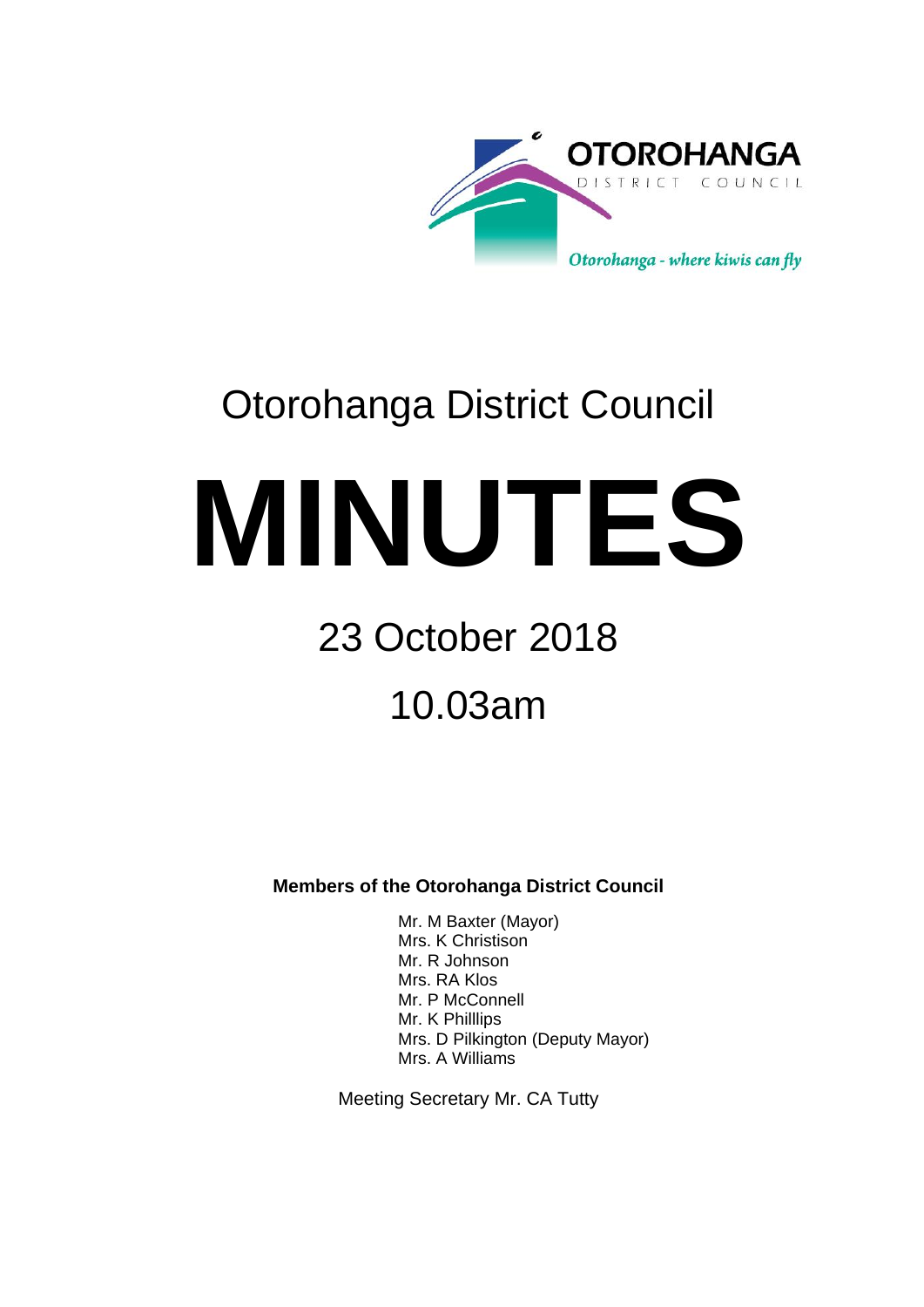### **OTOROHANGA DISTRICT COUNCIL**

23 October 2018

Minutes of an ordinary Meeting of the Otorohanga District Council held in the Council Chambers, 17 Maniapoto Street, Otorohanga on Tuesday 23 October 2018 commencing at 10.03am.

## **MINUTES**

### **ORDER OF BUSINESS:**

| <b>ITEM</b>                                       | <b>PRECIS</b>                                                                                                                                                                                                             | <b>PAGE</b> |  |
|---------------------------------------------------|---------------------------------------------------------------------------------------------------------------------------------------------------------------------------------------------------------------------------|-------------|--|
| <b>PRESENT</b>                                    |                                                                                                                                                                                                                           | 1           |  |
| IN ATTENDANCE                                     |                                                                                                                                                                                                                           |             |  |
| <b>APOLOGIES</b>                                  |                                                                                                                                                                                                                           |             |  |
| <b>OPENING PRAYER</b>                             |                                                                                                                                                                                                                           |             |  |
| PUBLIC FORUM (UP TO 30 MINUTES)                   |                                                                                                                                                                                                                           |             |  |
|                                                   | CONFIRMATION OF MINUTES - OTOROHANGA DISTRICT COUNCIL - 18 SEPTEMBER 2018<br>CONFIRMATION OF MINUTES – OTOROHANGA COMMUNITY BOARD – 6 SEPTEMBER 2018<br>CONFIRMATION OF MINUTES - KAWHIA COMMUNITY BOARD - 10 AUGUST 2018 | 1 & 2       |  |
| <b>ITEMS TO BE CONSIDERED IN GENERAL BUSINESS</b> |                                                                                                                                                                                                                           |             |  |
|                                                   | DECLARATION OF CONFLICTS OF INTEREST                                                                                                                                                                                      | 3           |  |
| <b>REPORTS</b>                                    |                                                                                                                                                                                                                           |             |  |
| <b>ITEM 298</b>                                   | POTENTIAL USE OF ISLAND RESERVE FOR WORKERS CAMP                                                                                                                                                                          | 1           |  |
| <b>ITEM 299</b>                                   | PLANNING REPORT FOR JULY TO SEPTEMBER 2018                                                                                                                                                                                | 6           |  |
| <b>ITEM 300</b>                                   | BUILDING CONTROL REPORT FOR JULY TO SEPTEMBER 2018                                                                                                                                                                        | 6           |  |
| <b>ITEM 301</b>                                   | ANIMAL CONTROL OFFICERS REPORT FOR JULY TO SEPTEMBER 2018                                                                                                                                                                 | 6           |  |
| <b>ITEM 302</b>                                   | CONFIRMATION OF AMENDED TRAFFIC BYLAW                                                                                                                                                                                     | 7           |  |
| <b>ITEM 303</b>                                   | <b>HEALTH AND SAFETY REPORT MARCH TO AUGUST 2018</b>                                                                                                                                                                      | 6           |  |
| <b>ITEM 304</b>                                   | LAND TRANSPORT LOCAL SHARE CASH FLOW                                                                                                                                                                                      | 8           |  |
| <b>ITEM 305</b>                                   | OTOROHANGA STOPBANK PATHWAY                                                                                                                                                                                               | 8           |  |
| <b>ITEM 306</b>                                   | REVIEW OF ISLAND RESERVE MANAGEMENT                                                                                                                                                                                       | 5           |  |
| <b>ITEM 307</b>                                   | ODC MATTERS REFERRED FROM 18 SEPTEMBER 2018                                                                                                                                                                               | 9           |  |
| <b>ITEM 309</b>                                   | DELOITTE ANNUAL REPORT DISCUSSION                                                                                                                                                                                         | 4           |  |
| <b>ITEM 310</b>                                   | ANNUAL REPORT TO 30 JUNE 2018                                                                                                                                                                                             | 5           |  |
| <b>GENERAL</b>                                    |                                                                                                                                                                                                                           | 9           |  |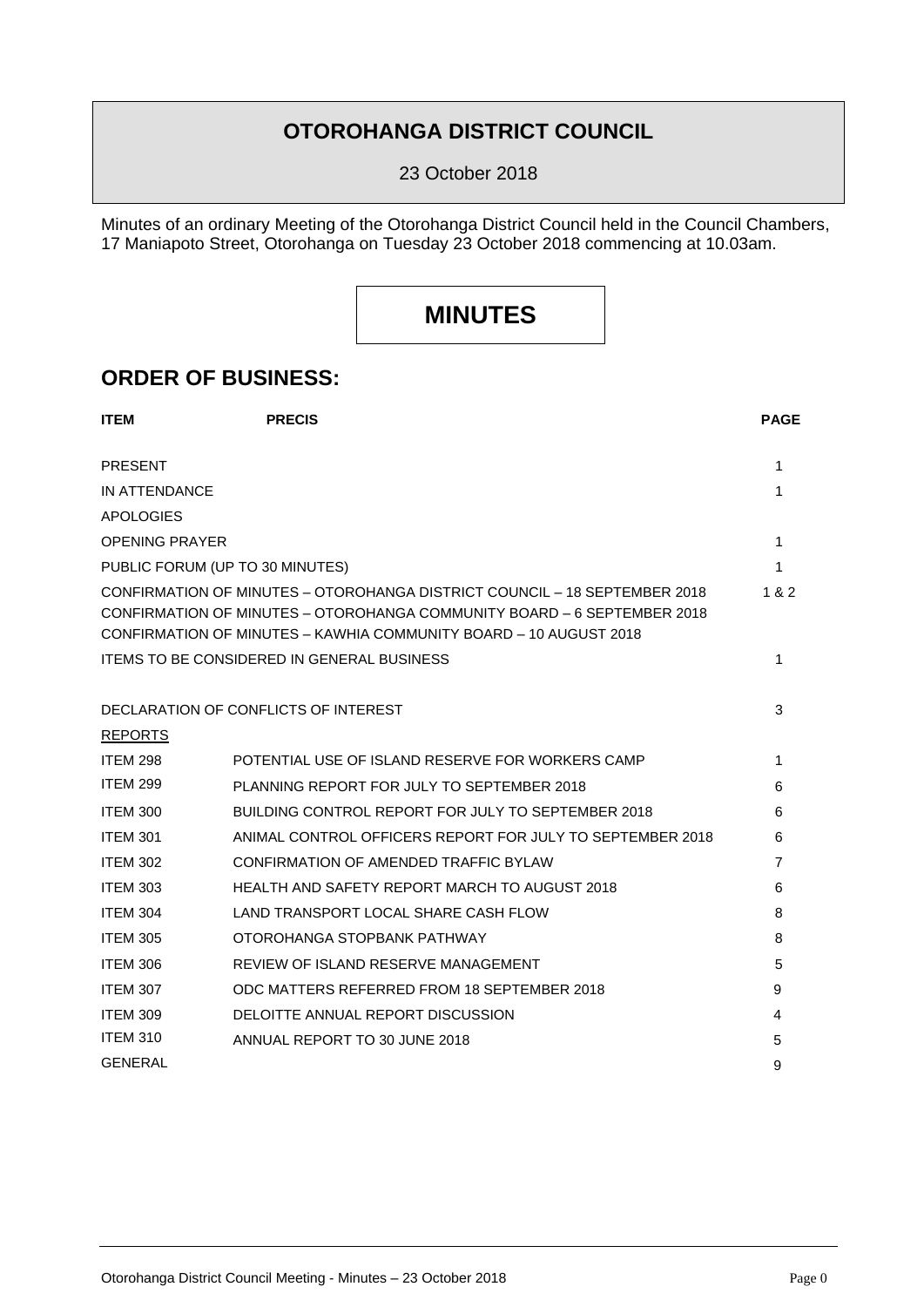#### **PRESENT**

Mr. MM Baxter (Mayor), Mrs. DM Pilkington (Deputy Mayor), Councillors RA Klos, AJ Williams, and K Philips.

#### **IN ATTENDANCE**

Messrs DC Clibbery (Chief Executive), G Bunn (Corporate Services Manager), R Brady (Engineering Manager), CA Tutty (Governance Supervisor) and Ms. T Ambury (Land Management Officer)

His Worship declared the meeting open and welcomed those present.

#### **APOLOGIES**

**Resolved** that the apologies received from Councillors K. Christison and P McConnell be sustained.

#### **His Worship / Councillor Pilkington**

#### **OPENING PRAYER**

His Worship read the Opening Prayer.

#### **PUBLIC FORUM**

#### **Potential Use of Island Reserve for Workers Camp**

His Worship referred to the rules relating to the Public Forum section of this meeting and informed members of the public that there will be no finger pointing nor inflammatory remarks towards Councillors or Council Staff.

Ms Phallyn Rangitaawa addressed Council and said as members are aware she has advocated on behalf of Orahiri Terrace and Rangipare Street residents and reported that the following persons would like to address Council.

- Michaela Rangitaawa Schofield
- Residents of Orahiri Terrace and Rangipare Street
- Mrs. G Buckley on behalf of and the Riding for the Disabled

Ms. Rangitaawa advised that a street meeting of residents had been held over the weekend opposing the use of part of the Island Reserve land to erect a workers camp. She presented a list of signatures opposing the suggestion to be tabled at today's meeting.

Ms. Rangitaawa–Schofield reported that a request for information will be lodged under the LGOIMA process which will allow Council 17 days to respond with answers. She said there was insufficient notification and consultation on the proposal and reminded members that this is a public area upon which the proposal is to be situated.

Ms Rangitaawa -Schofield queried with Councillors to whom they spoke to seeking feedback on the proposal and queried who are the owners of the land. She said Council administers the land on behalf of Iwi, non-Iwi and the public.

Ms. Rangitaawa -Schofield further reported on the status of the land and said part of this is unformed road and old riverbed. She queried the proposal to place people within an old riverbed.

Ms. Rangitaawa Schofield referred to correspondence with Council's Consultant Mr. Peter Cotter back in 2017 where it was stated that there are unidentified areas of land which may need to be investigated.

Ms. Linda Rangitaawa then addressed Council stating that she opposes the proposal and referred to the impact of noise from the Otorohanga Rugby Club and the impact of the establishment of a workers camp which will then hit residents on the other side of the street.

Ms. E Rangitaawa informed members that she did not live in Orahiri Terrace but she is concerned at the impact the proposal could have on the whole Community particularly in relation to traffic movement. She said she has attended this meeting to find out more about the proposal.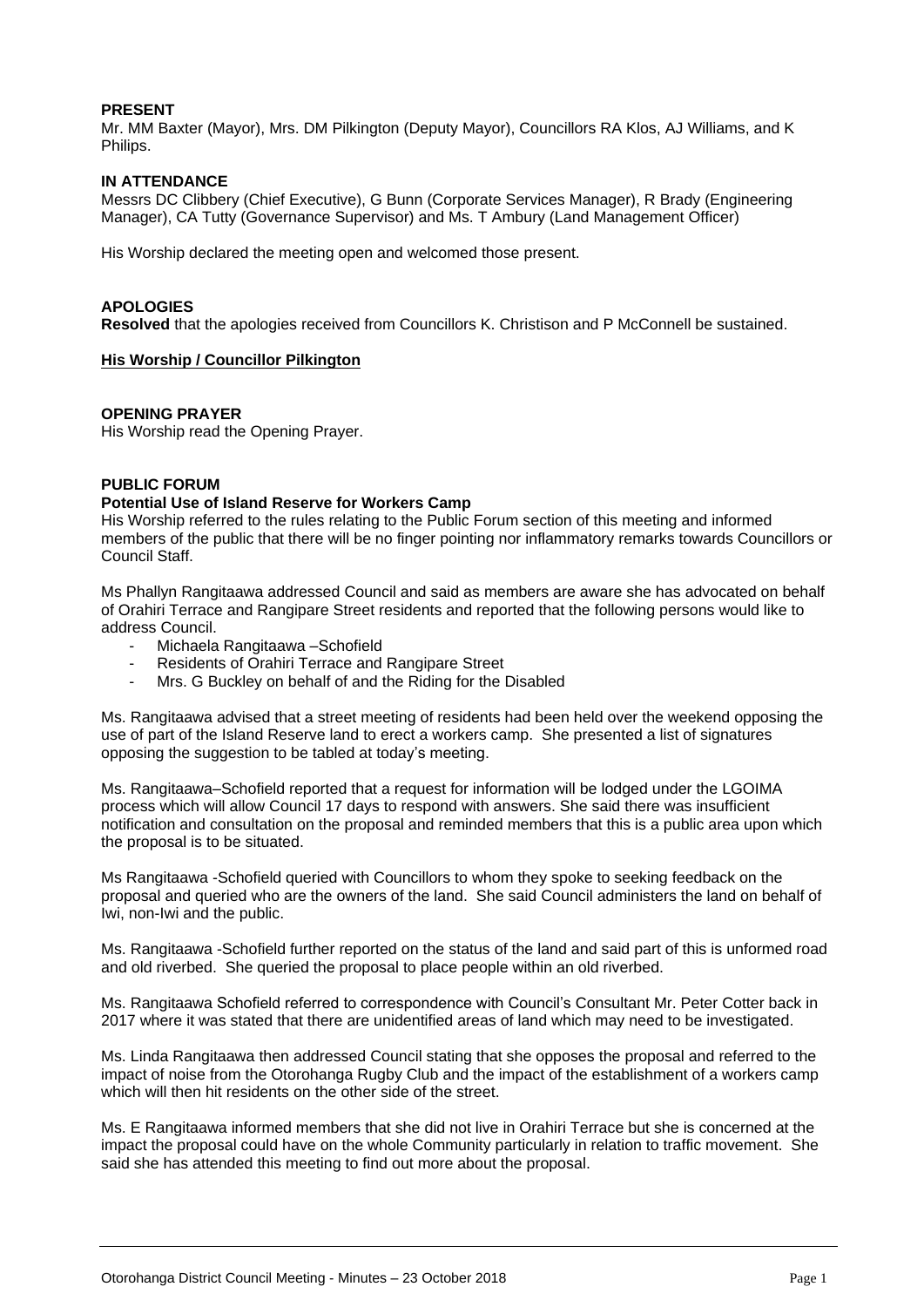Mrs. O Morris said she was in attendance at this meeting on behalf of her daughter and granddaughter and other children living around the area. Her main concern is that the children are kept safe. She said men will be in and around the camp and she is concerned as this is an area where children play and a route to the Otorohanga South School.

Mr. Neville Gadd said he is a member of the Otorohanga Community Board however, he does not wish to speak on behalf of the Board. Mr. Gadd referred to the proposed extension to the Waikeria Prison and said this will double the number of mental health facilities within the Waikato. Mr Gadd expressed the opinion that the extension will have fantastic results for Community and therefore he supported the proposal.

Mr. Matthew Rotohiko informed members that his parents originally purchased their house in Rangipare Street and that his family will be directly affected. He said he has no problem with what is proposed and what benefits the prison extension will bring to the Community however, he does not wish to have a workers camp next to his property.

Mr. Rotohiko said he currently enjoys views over the reserve however, this will certainly change with the establishment of a workers camp. Mr Rotohiko said there are a number of children around the area and that Council needs to take this into account. He queried whether there is another area which could be suitable for the proposal. Mr. Rotohiko said another area could be developed with infrastructures then utilised later on for housing.

Mrs. B Van der Heyden then addressed Council and reported that she lives on the other side of town however, her mother lives in Orahiri Terrace. She highlighted the closeness of Beattie Home to the proposed area.

Another member of the public said they play softball in the area and reported that this area is well utilised. The member felt that there are a number of negatives which should be considered such as the vicinity of the Otorohanga South School and the area used by the Riding for the Disabled group.

His Worship referred to the position that the Chief Executive of Council is in and said it is his duty to notify the public of the proposal. He said he has to do due diligence and to inform those closely effected of the proposal. His Worship said that wherever the workers camp may be established, there will be objections to this. He said public notification will have to be carried out by the applicant as part of the Resource Consent process.

Ms. Rangitaawa-Schofield said that an injunction will be placed on Council under the Treaty of Waitangi should the proposal proceed.

Mrs. Cowan said she is a member of the Otorohanga Community Board and advised that she has voted against the proposal as she feels any decision could be premature. Mrs. Cowan said she regrets the way the proposal has been introduced.

Ms. T Hetet said she is a resident of Rangipare Street and highlighted the housing shortage in Otorohanga. She said as a mother she is worried as to how the proposed camp may affect the activities of her children who use the Island Reserve - as a mother she is concerned.

His Worship thanked those members of the public for their presentations and attendance.

#### **ITEMS TO BE CONSIDERED IN GENERAL BUSINESS**

**Resolved** that the matter of erecting a bus shelter in Wahanui Crescent, Otorohanga and the reallocation of savings for this purpose be considered in general business which may require a resolution.

#### **His Worship / Councillor Pilkington**

#### **CONFIRMATION OF MINUTES – OTOROHANGA DISTRICT COUNCIL – 18 SEPTEMBER 2018**

**Resolved** that the Minutes of the meeting of the Otorohanga District Council held on 18 September 2018, as circulated, be approved as a true and correct record of that meeting and the resolutions contained within be adopted.

#### **His Worship / Councillor Pilkington**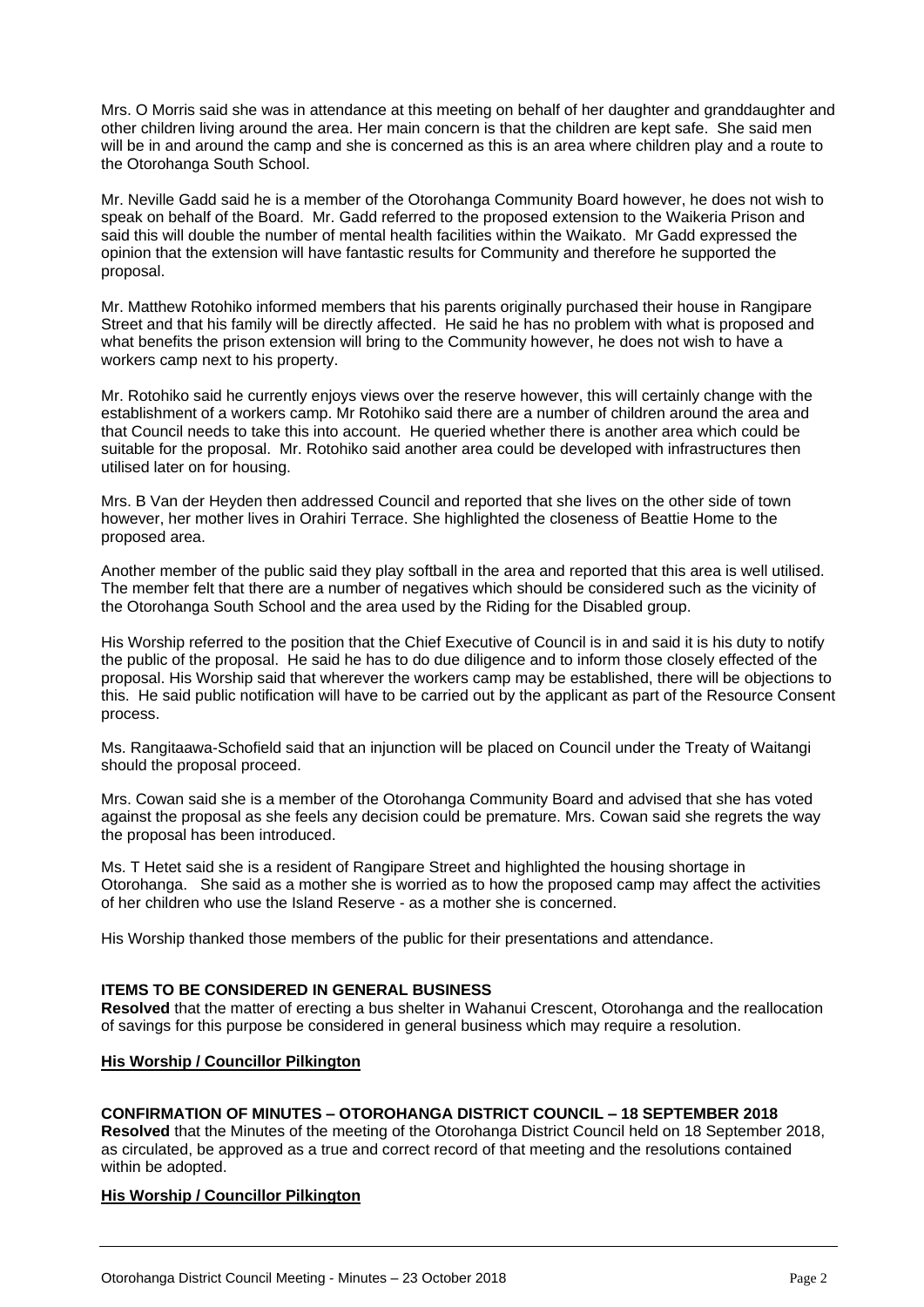#### **CONFIRMATION OF MINUTES – OTOROHANGA COMMUNITY BOARD – 6 SEPTEMBER 2018**

**Resolved** that the Minutes of the meeting of the Otorohanga Community Board held on 6 September 2018 be confirmed and the recommendations contained therein be adopted.

#### **His Worship / Councillor Williams**

#### **CONFIRMATION OF MINUTES – KAWHIA COMMUNITY BOARD – 10 AUGUST 2018**

Councillor Pilkington referred to Page 2, the item regarding the erection of a memorial to Sister Reidy and requested that the resolution be amended to the effect that the memorial is to be located in Houturoa Street on road reserve at the top of the walking lane, not at the former Hospital site in Kawhia.

**Resolved** that the Minutes of the meeting of the Kawhia Community Board held on 10 August 2018, as amended be confirmed and the recommendations contained therein be adopted.

#### **Councillor Pilkington / His Worship**

#### **DECLARATION OF CONFLICTS OF INTEREST**

His Worship queried if members were aware of any conflicts of interest that may exist regarding items to e discussed at today's meeting.

No conflicts of interest were expressed.

#### **ITEM 298 – POTENTIAL USE OF ISLAND RESERVE FOR WORKERS CAMP**

The Chief Executive informed members that a proposal has been received from CPB contractors for the establishment of a camp for Waikeria Prison workers at the Island Reserve in Otorohanga.

The Chief Executive informed members that since the preparation of his report a staff member and two elected members have visited the existing workers camp in Kaikoura.

The Chief Executive advised that he does not have a personal preference on this matter and that it is up to the elected members to make any decisions.

Councillor Phillips said he felt it would be relevant to hear from those persons who attended the Kaikoura camp.

Councillor Williams said it was her intention to visit the Kaikoura camp in order to get a "feel for things" and to be in a position to respond to any questions raised. She said it is all part of the consultation process which has to take place.

Councillor Williams reported that the people in the camp were all positive and by staying on the site she found this to be a positive experience.

Councillor Williams reported that the workers camp resembled a little community where everything is well set up for the workers. She did not get a feeling of being surrounded by some 280 people. She said the people are a community themselves.

In reply to Councillor Pilkington, Councillor Williams outlined those persons to whom she spoke while in Kaikoura these being security, staff, the manager of the camp, and the person responsible for the wellbeing and recreation of the workers. She said the Mayor and Councillors were working with Iwi on the project. Members were informed that the Kaikoura camp was established in an emergency situation and that everyone was dealing with a number of emotions at the time.

Council's Land Management Officer informed members that she visited the Kaikoura workers camp with an open mind and said the village has a sense of place and felt like being a home. The Officer reported that the village was well organised and visitors were inducted into the facility. She said there is a curfew in place and a sense of compliance by the residents. The officer further reported that a number of local people were also employed at the site. She said by having the camp connected close to the town it made it feel part of the Community. She further reported that the camp was established next to a local School.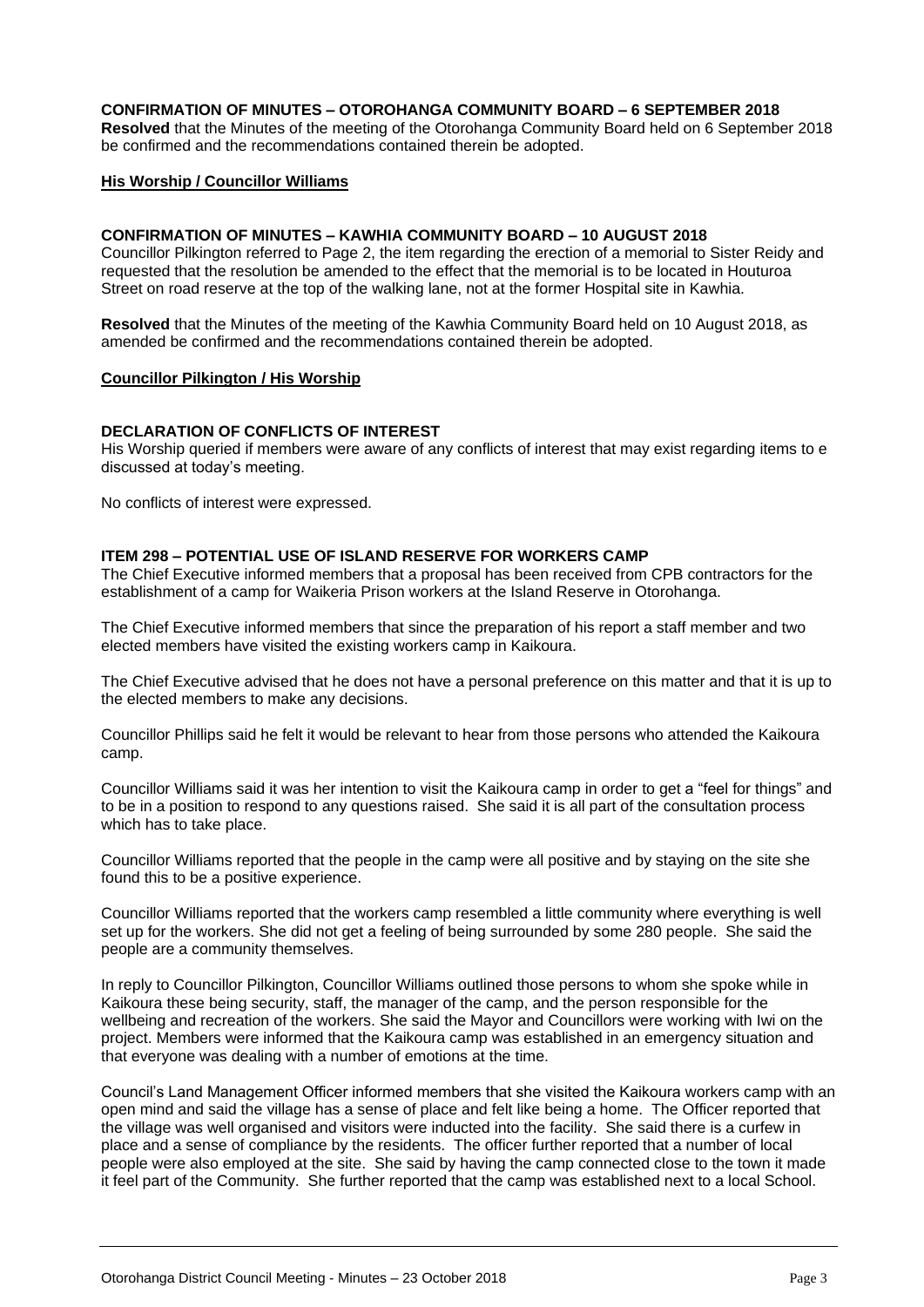Members were informed that there are a number of women working in a mix of positions at the site. Members were advised that the Kaikoura District Council took a leadership role in the establishment of the camp as this was the result of a disaster occurrence.

Councillor Klos reported that Otorohanga's application is only in the planning stage and already it has had an impact on the Community, Council representatives and Iwi. She said the company is determined to make things successful in the Community and to work to provide a marvellous opportunity for the District.

Councillor Phillips referred to the suggestion of providing other sites for consideration and said he is disappointed to hear that local people are not welcoming strangers into the area.

His Worship said in order to be successful the workers camp needs to integrate into the Community. He said as a Council it is our duty that when proposals are put to Council that it must try to mitigate the concerns of the public.

The Land Management Officer informed members that CPB are unable to submit a Resource Consent application until an area is decided upon.

The Chief Executive advised that should there be reservations about the proposed site then other sites need to be looked at however, CPB need to know as soon as possible.

**Resolved** that Council indicates its support in principle for use of the areas within the Island Reserve to potentially accommodate a workers camp for the Waikeria Prison development, operated by CPB Contractors.

#### **His Worship / Councillor Klos**

**Resolved** that final approval of such use may only be granted if the necessary Recourse Consents are obtained by CPB.

#### **His Worship / Councillor Phillips**

#### **ITEM 308 RESOLUTION TO EXCLUDE THE PUBLIC**

**Resolved** that the public be excluded from the following part of the proceedings of this meeting, namely,

#### **ITEM 309 DELOITTE ANNUAL REPORT DISCUSSION**

The general subject matter of each item to be considered while the public is excluded, the reason for passing this resolution in relation to each matter, and the specific grounds under section 48(1) of the Local Government Official Information and Meetings Act 1987 for the passing of this resolution are as follows:

| General subject of each<br>matter to be considered                                                               | Reason for passing this<br>resolution in relation to<br>each matter | <b>Grounds under section</b><br>48(1) for the passing of this<br>resolution                                                                                                                                                                                                                           |
|------------------------------------------------------------------------------------------------------------------|---------------------------------------------------------------------|-------------------------------------------------------------------------------------------------------------------------------------------------------------------------------------------------------------------------------------------------------------------------------------------------------|
| <b>DELOITTE ANNUAL</b><br><b>REPORT DISCUSSION</b><br><b>AND</b><br><b>POTENTIAL PROPERTY</b><br><b>PURCHASE</b> | Good reason to withhold exists<br>under section 7                   | That the exclusion<br>48(1d)<br>of the public from the whole<br>or the relevant part of the<br>proceedings of the meeting<br>is necessary to enable the<br>local authority to deliberate<br>in private on its decision or<br>recommendation in any<br>proceedings to which this<br>paragraph applies. |

This resolution is made in reliance on section 48(1) (a) of the Local Government Official Information and Meetings Act 1987 and the particular interest or interests protected by section 7(2I) or section 7 of that Act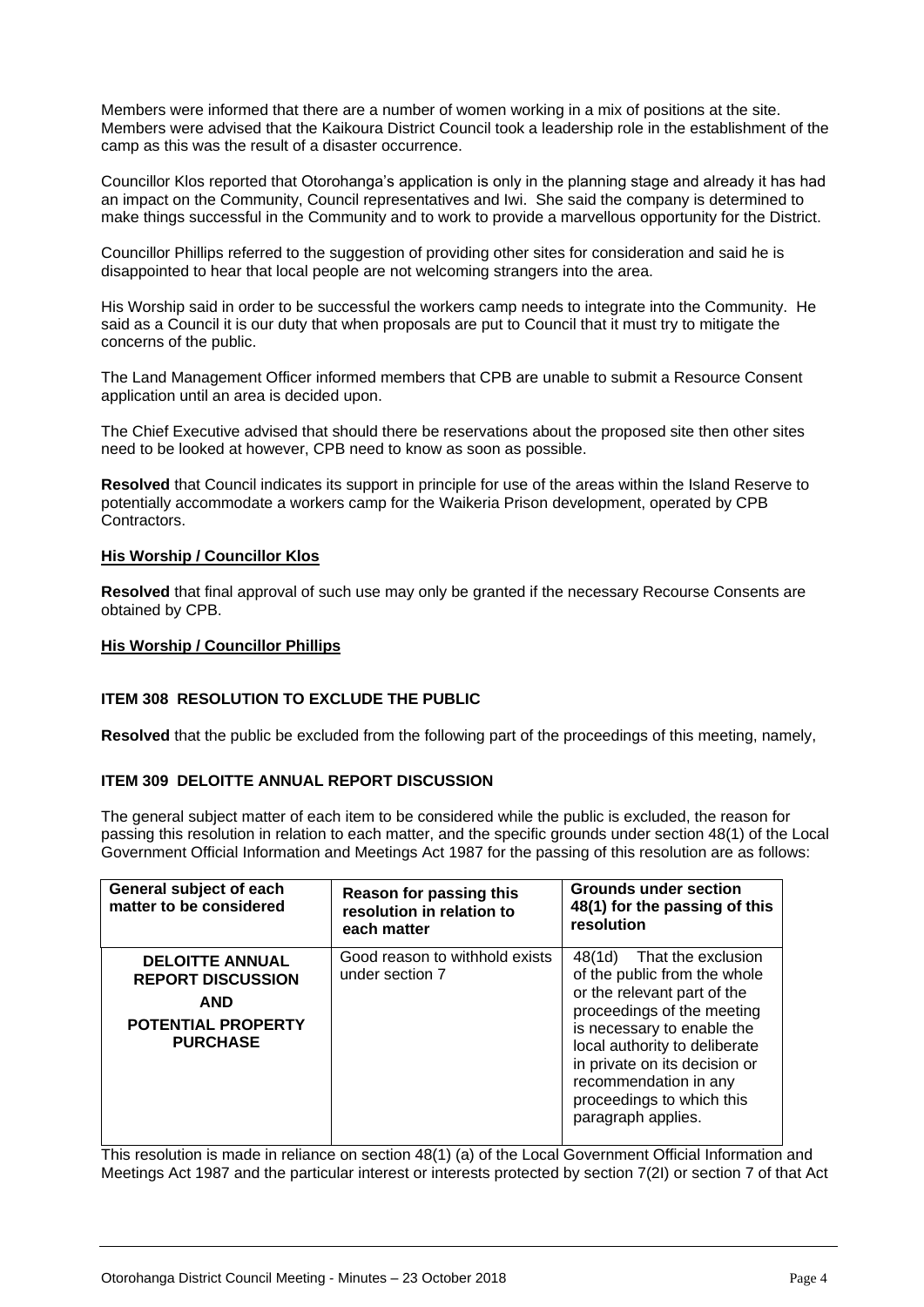which would be prejudiced by the holding of the whole or the relevant part of the proceedings of the meeting in public are as follows:

| Enable any local authority holding the information to carry out, | Section 7(2)(i) |
|------------------------------------------------------------------|-----------------|
| without prejudice or disadvantage, negotiations (including       |                 |
| commercial and industrial negotiations).                         |                 |

#### **His Worship / Councillor Pilkington**

#### **ITEM 309 DELOITTE ANNUAL REPORT DISCUSSION**

**Resolved** that Council receive the Deloittes report on the findings of the Annual Report 2018 audit.

#### **His Worship / Councillor Phillips**

#### **ITEM 310 ANNUAL REPORT TO 30 JUNE 2018**

The Finance Manager answered and explained a number of issues highlighted by Councillor Phillips.

**Resolved** that the Annual Report ended 30 June 2018 be adopted.

#### **Councillor Pilkington / Councillor Phillips**

#### **PRESENTATION – MR. R QUIGLEY PROPOSED WAIKERIA PRISON EXPANSION**

Mr. R Quigley of Quigley and Watts Limited attended the meeting and presented an assessment of social effects of the proposed Waikeria Prison expansion project.

Mr. Quigley informed members as part of the Environment Court's decision social assessments on issues such as education, housing, health, social services, transport, fire and ambulance need to be prepared.

Mr. Quigley reported that with the change of Government the project has been reduced therefore not accommodating as many prisoners on site and therefore requiring less prison staff.

Mr. Quigley advised that the project contractor has been selected and the contractor is proposing to hire between 30 – 40% of local people. He said the effects of the project will not be as huge as that predicted earlier. Mr. Quigley then presented a housing and housing affordability assessment including a determined pathway and timeframe.

His Worship thanked Mr. Quigley for his presentation.

#### **ITEM 306 REVIEW OF ISLAND RESERVE MANAGEMENT**

The Land Management Officer presented her report advising that Council's staff presented information gathered on the existing Island Reserve Management arrangement and the use of the reserve along with a recommendation for the Reserve to be taken back under Council Management. She advised that there is currently an Island Reserve Management Board however, it is not operating as it should, the responsibilities in the main have rested with Mr. G Wilshier and Ms. M Carr.

The Officer reported that it has been suggested for Council to take back the administration of the Island Reserve to enable it to have better control over the area. She said at the present time there are no representatives of other users on the Island Reserve Management Board.

Councillor Phillips said he would like to acknowledge the tremendous amount of voluntary work undertaken by Mr. Wilsheir and Mr. K Millar.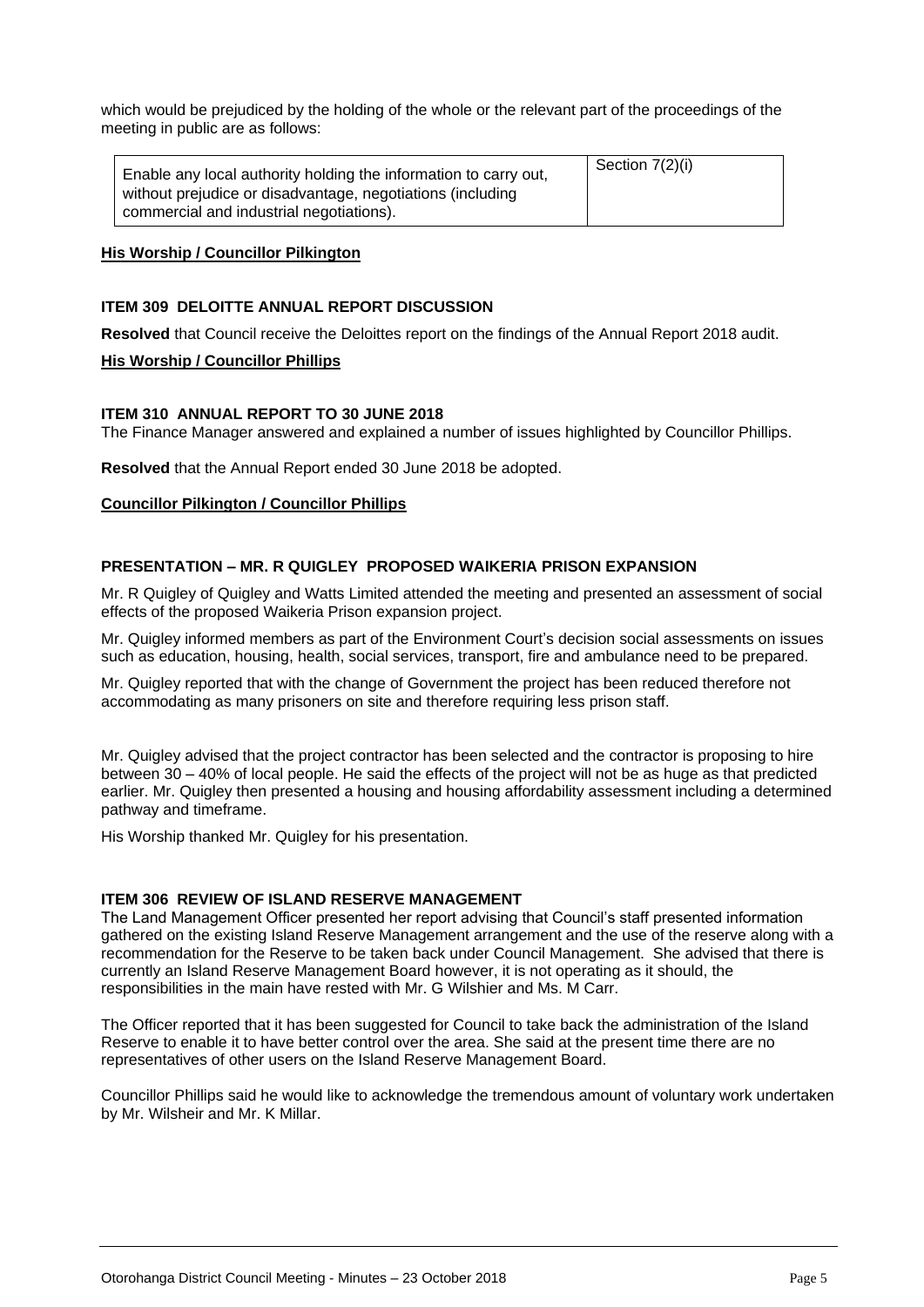#### **Resolved** that

- 1. For the Island Reserve to be taken back under Council management.
- 2. For staff to formalise in writing to the Island Reserve Management Board the termination of the Memorandum of Understanding between them and Council, giving the Board the required 3 month notice period or less by negotiation with the Board.
- 3. For staff to prepare Licence to occupy agreements with the Island Reserve occupants with the proposed terms to be reported back to Council before being finalised.
- 4. For staff to work with the Otorohanga Sports Club to quantify costs relating to the upkeep of the two sports fields located at the Island Reserve and report back to Council to inform a decision on an appropriate value of a Council grant to assist the Otorohanga Sports Club with the field maintenance.
- 5. For staff to prepare a draft MOU with the Otorohanga Sports Club for the upkeep of the playing fields.
- 6. For Council to formally acknowledge the voluntary work Graham Wilsheir has done over the years in the management of the Island Reserve.

#### **Councillor Johnson / Councillor Phillips**

#### **ITEM 303 HEALTH AND SAFETY REPORT – MARCH TO AUGUST 2018**

Council's Health and Safety advisor attended the meeting and referred members to her report on Council's processes, status and recent actions in relation to issues to health and safety.

His Worship requested that members take the report as read.

His Worship said that Councils Health and Safety processes considers physical injuries however, is there support in relation to mental illness.

The Officer replied that staff have supported the Anti Bullying Campaign and that Mental Health training has been available for Council's managers. The officer said she has provided support to a couple of employees with mental health issues.

**Resolved** that the Health and Safety Advisors report be received.

#### **Councillor Pilkington / Councillor Klos**

#### **ITEM 299 PLANNING REPORT – JULY TO SEPTEMBER 2018**

The Environmental Services Manager summarised the Planning report for July to September 2018.

**Resolved** that the Planning Report for the third quarter of 2018 be received.

#### **His Worship / Councillor Klos**

#### **ITEM 300 BUILDING CONTROL REPORT – JULY TO SEPTEMBER 2018**

The Environmental Services Manager summarised the Building Control report on building control statistics for the period 1 July to 30 September 2018.

**Resolved** that the Building Control activity report for the third quarter 2018 be received.

#### **Councillor Pilkington / Councillor Johnson**

#### **ITEM 301 ANIMAL CONTROL OFFICERS REPORT – JULY TO SEPTEMBER 2018**

The Environmental Services Manager summarised the report on Dog and Animal control activities in the District for the period July to September 2018.

He informed members that there is a number of dog owners who are in default of paying the dog registration fees and that these people are usually the same ones each year.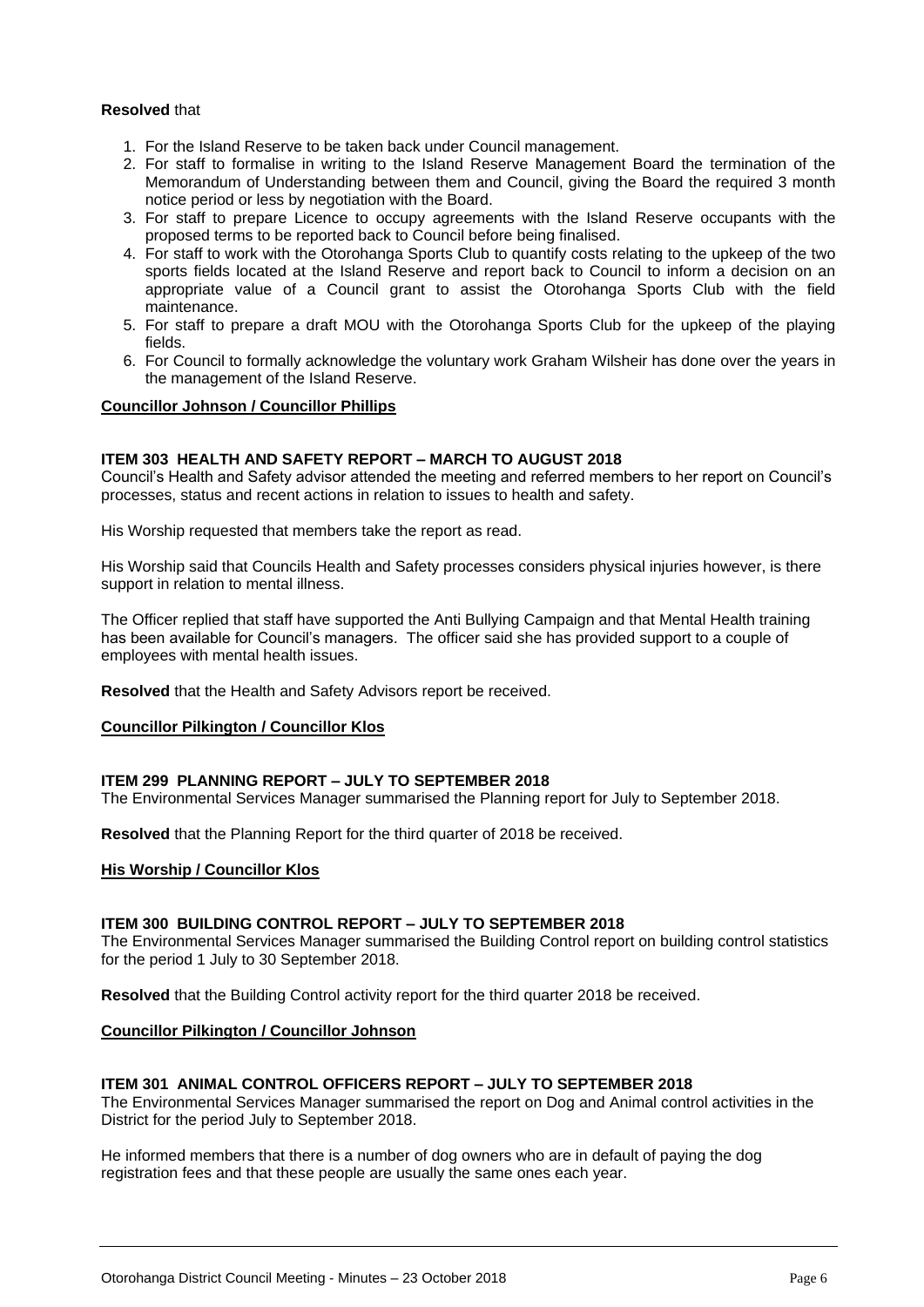**Resolved** that the Environmental Services Manager's report on Dog and Animal Control activities for the third quarter of 2018 be received.

#### **Councillor Johnson / Councillor Williams**

#### **DOG CONTROL POLICY**

The Environmental Services Manager updated members on the review of the Dog Control Policy and reported that staff are waiting for the following issues to be finalised before amending the schedule –

- Future areas to be designated as exercise areas.
- Access onto the beach at Aotea.

#### **PRESENTATION BY THE OFFICE OF TREATY SETTLEMENTS**

Mr. J Mitchell (Negotiations and Settlement Manager – Ministry of Justice) and Ms. Sophie Chrisp (Senior Analysis Manager) attended the meeting on behalf of the Office of Treaty Settlements.

Mr. Mitchell expressed thanks to Council for the opportunity to present at today's meeting.

The joint presentation by Mr. Mitchell and Ms. Chrisp outlined the following

- 1- The treaty settlement process.
- 2- Explanation of where Ngati Maniapoto is in the process.
- 3- Discuss the redress that is likely to specifically touch on the Otorohanga Council and Otorohanga Community, especially the name change process, the Huipuitea and Kakamutu sites and natural resources redress.

With regard to natural resources redress members were informed that:

- 1- Ngati Maniapoto have sought a joint management agreement for an extension of the existing JMA to cover that part of their tribal area not covered by the Waipa River agreements.
- 2- To consider that this could operate alongside the existing JMA making use of the same structures and processes as practically possible to minimise transaction costs for all parties.
- 3- To work up a full proposal and return to Council on this over the next couple of months.

His Worship thanked the representatives for their presentation and look forward to hearing the results of the Ngati Maniapoto settlement.

#### **ITEM 302 CONFIRMATION OF AMENDED TRAFFIC BYLAW**

The Chief Executive reported that a submission has been forwarded by the Otorohanga Community Board however, no further submissions have been received.

He confirmed that no feedback has been received from the Otorohanga Club and that the Kawhia Community Board did not make a submission on the matter.

In reply to Councillor Klos regarding the availability of disability parking spaces the Chief Executive advised that the current five or six spaces will remain.

In reply to Councillor Phillips regarding the policing of the amended Traffic Bylaw Councillor Pilkington advised that the new clauses will give the ability for enforcement to be put in place. She said the Bylaw gives the legal framework however, the Boards and Council still need to make a decision in this regard.

#### **Resolved** that

- The previously proposed amended Otorohanga District Traffic Bylaw 2005 is confirmed and adopted by Council subject to the incorporation of the following further amendments:
- All existing or proposed 5 minute time restricted parking places in Otorohanga are revised to 10 minute time restricted parking places.
- The two existing parking places immediately in front of the Council offices on Maniapoto Street nearest to Wahanui Crescent are made 10 minute time restricted parking places.
- The taxi rank on Wahanui Crescent is removed, and made a 60 minute time restricted parking place.

#### **His Worship / Councillor Johnson**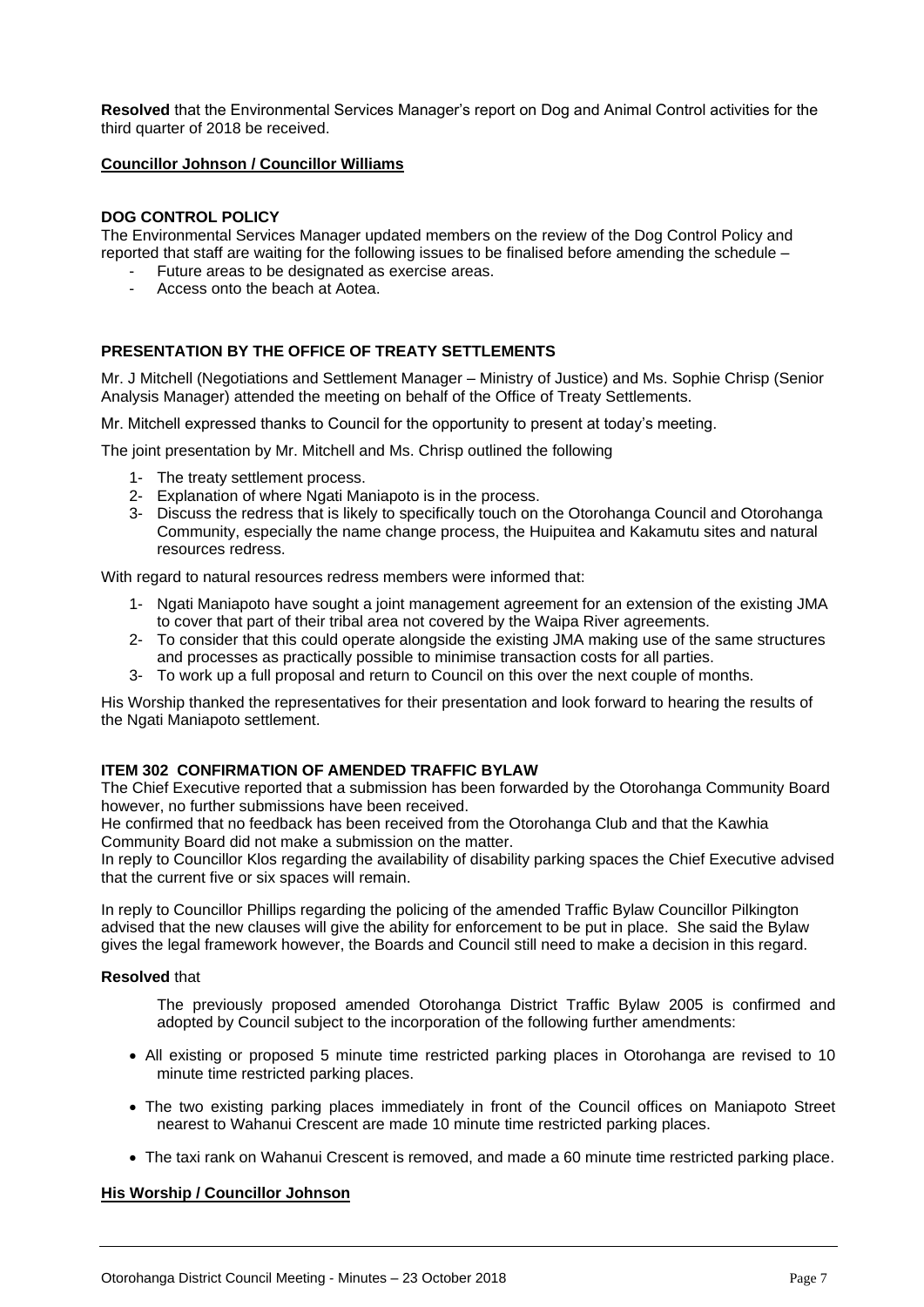#### **ITEM 304 LAND TRANSPORT LOCAL SHARE CASH FLOW**

The Engineering Manager summarised his report advising that it is planned to change the timing of capital works within the current three year NZTA funding block, such changes have been agreed with NZTA. He said this will increase the local share spend in the 2018/2019 financial year by some \$243, 373, a subsequent decrease on the 2019/2020 and 2020/2021 financial years totalling \$416, 392.

The Engineering Manager reported that the Land Transport account currently has a surplus sufficient to accommodate the cash flow adjustment with no adverse financial effects.

His Worship said that the proposed recommendation will give the Engineering Manager the ability to change footpath maintenance also.

Councillor Pilkington expressed the opinion that the proposal is a great idea and that the savings are timely particularly around the Jim Barker Memorial Playground. She expressed her thanks to the roading team.

**Resolved t**hat approval be given to amend the 2018/19 capital works programme to complete the Mangaorongo Road and Huiputea Drive contracts in this financial year and that the increase in the local share payment required be funded from the existing surplus in the land transport account.

#### **Councillor Pilkington / Councillor Williams**

#### **ITEM 305 OTOROHANGA STOPBANK PATHWAY**

Council's Land Management Officer presented her report advising that having finished the consultation process with members of the community and key stakeholders around the pathway design and the management of the surrounding river controlled areas, Council staff are now in a position to recommend to Council on the preferred way forward for this project.

The Officer confirmed that the proposal has been out for public consultation with twenty three written submissions having been received in favour of the proposed pathway and the retirement of the flood protection areas on the town side of the river from Phillips Avenue to Waipa Esplanade from grazing.

Councillor Phillips referred to item 3 of the staff recommendation and said he did not agree with terminating the grazing licences. He said he is not in favour of a total grass harvest management arrangement.

The Officer replied that in the lease agreements Council is able to terminate the agreement if it has a purpose in place for the land.

With regards to grass harvest the officer advised that she will look into the matter of tendering out the areas in order to obtain a latest cut of the grass when the ground is still hard.

Councillor Johnson said it would be considered that the land will come back for public use and that there is a strong desire for better access to be provided to the river.

The officer replied that staff will come back with a draft river management plan balancing the various activities.

Councillor Phillips expressed the opinion that Council should look after the lessees who have looked after the areas in question.

The Officer undertook to go back to the lessees outlining the flexibility that will be available.

The Land Management Officer informed members that the Otorohanga Sports Club relies heavily on the income from the lease land towards the operation of the club. She said it is acknowledged that the proposal will have a financial impact on the Sports Club.

Councillor Klos said it will be necessary that the areas are managed and maintained and to the best ability being "waste free".

The officer advised that it is not proposed that the areas be kept like a Reserve; it intended to provide open green spaces.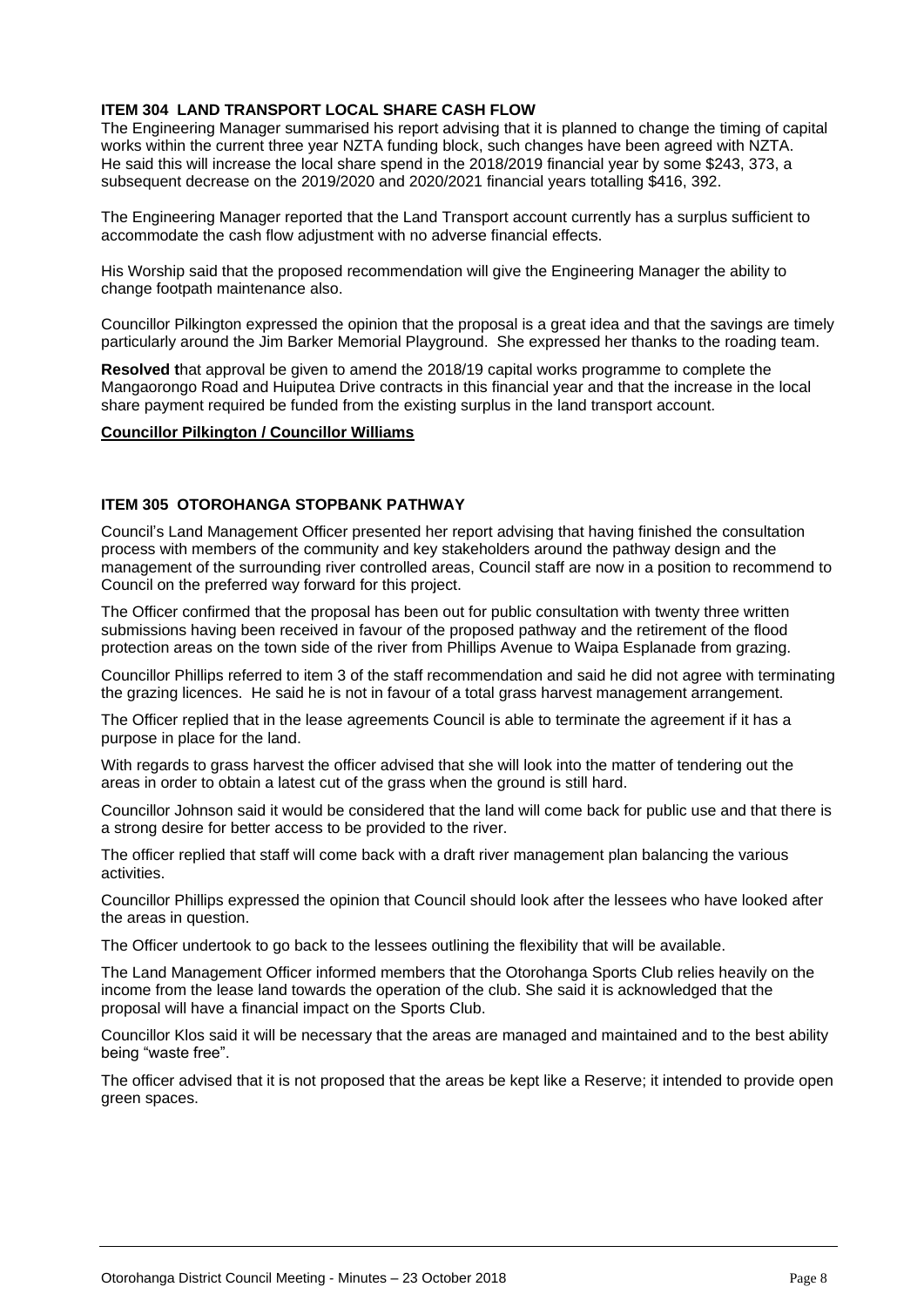#### **Resolved** that

1. Council resolves that the flood protection areas on the town side of the river from Phillips Avenue to Waipa Esplanade, including the closed landfill to be retired from grazing, with Council moving to a grass harvest management arrangement.

#### **His Worship / Councillor Pilkington**

2. Council gives consideration to potential mitigation of the adverse effects of this change of management regime on affected parties, in particular the Otorohanga Sports Club.

#### **Councillor Klos / Councillor Johnson**

Councillor Phillips voted against the motion.

3. Approval is given to Council staff to terminate the grazing Licences by giving 3 months' notice and working closely with the current grazing Licencees to transition them from use as considerately as possible.

#### **His Worship / Councillor Johnson**

Councillor Phillips voted against the motion.

4. the Engineering Department proceeds with a process to tender the stopbank pathway construction works based upon the final design and estimation of costs.

#### **His Worship / Councillor Klos**

#### **LUNCHEON ADJOURNMENT**

Council adjourned for lunch at 12.40pm and resumed at 1.06pm

**Resolved** that Council reconvene the meeting following the luncheon at 1.06pm

#### **His Worship / Councillor Pilkington**

#### **ITEM 307 OTOROHANGA DISTRICT COUNCIL MATTERS REFERRED FROM 18 SEPTEMBER 2018**

The Chief Executive reported that he has not progressed the matter of potential seal extension's and rural intersection lighting for consideration in a workshop situation.

#### **GENERAL**

#### **SECURITY CAMERAS**

Councillor Klos reported that approaches have been made in the Arohena and Waipapa South area regarding the installation of security cameras.

Councillor Klos was advised that approval has been given for the installation of security cameras in Kawhia.

#### **KAIKOURA VISIT**

Councillor Williams reported that those Councillors and staff who visited the Kaikoura work camp appreciated the opportunity and felt that their visit was well received

#### **WORKSHOPS – INFRASTRUCTURE – IWI CONSULTATION**

Councillor Johnson queried when workshops would be held on Council's infrastructure and Iwi consultation.

With regard to Iwi Consultation His Worship reported that Mr. Steven Wilson is still working on this matter.